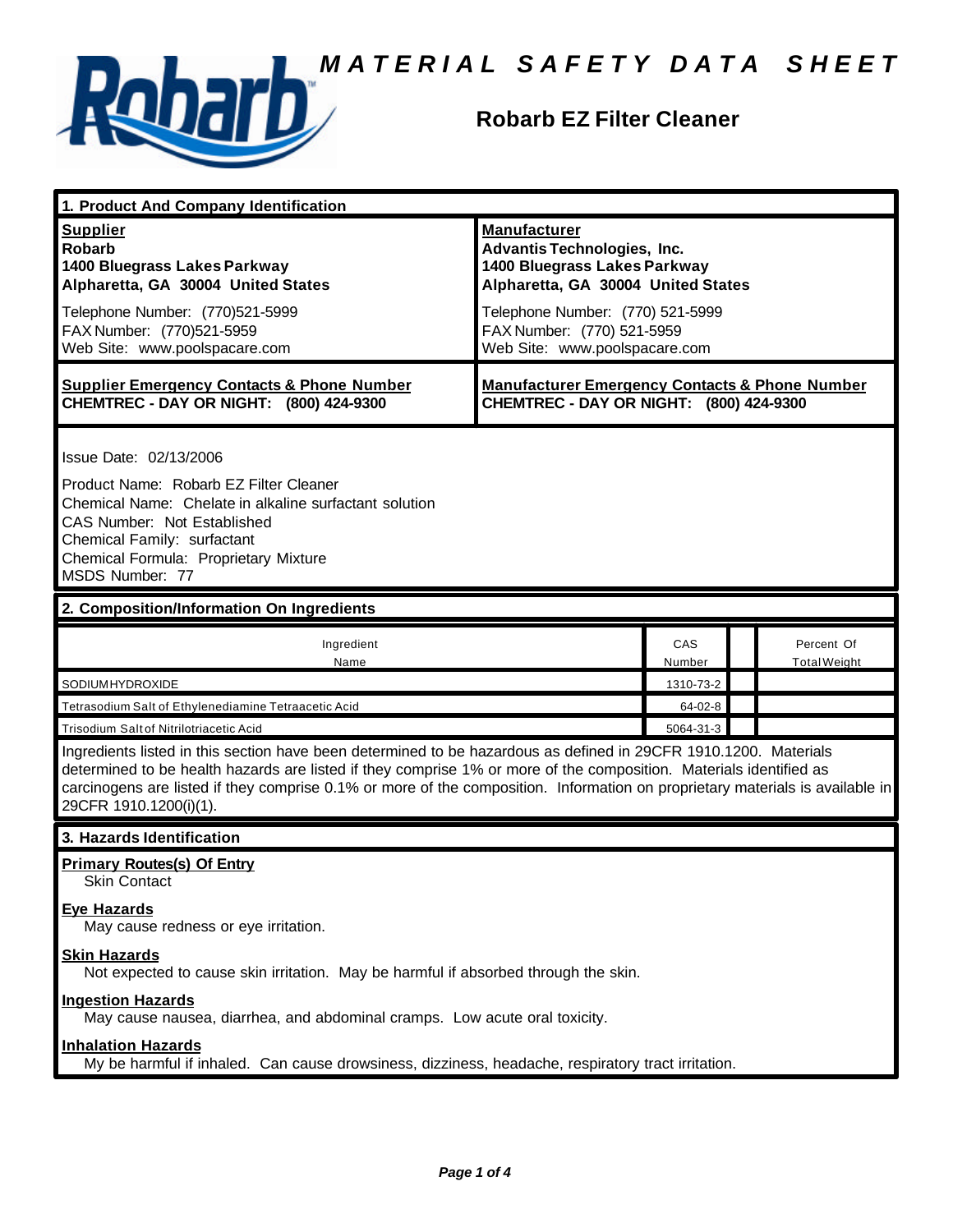# **Robarb EZ Filter Cleaner**

**First Aid (Pictograms) 4. First Aid Measures Eye** In case of contact, hold eyelids apart and immediately flush eyes with plenty of water for at least 15 minutes. Get medical attention if eye irritation occurs. **Skin** Wash contaminated area with soap and water. Remove contaminated clothing and wash before reuse. If irritation develops, seek medical attention. **Ingestion** DO NOT INDUCE VOMITING. Give victim large quantities of water. Never give anything by mouth to an unconscious victim. Seek medical attention.

### **Inhalation**

If inhaled, remove to fresh air. Consult a physician.

## **Fire Fighting (Pictograms)**



## **5. Fire Fighting Measures**

Flash Point: n/a °F

#### **Fire And Explosion Hazards**

May react with some metals to form flammable hydrogen gas.

#### **Extinguishing Media**

In case of fire, use water spray (fog) foam, dry chemical, or CO2.

#### **Fire Fighting Instructions**

Firefighters should wear self-contained breathing apparatus and full protective gear.

#### **6. Accidental Release Measures**

Clean up spill immediately. Contain and/or absorb spill with inert material (e.g. sand, vermiculite). Flush spill area with water. Use appropriate containers to avoid environmental contamination. Avoid release to the environment.

## **7. Handling And Storage**

### **Handling And Storage Precautions**

Keep out of reach of children. Store material in a cool and dry place.

#### **Handling Precautions**

Wash thoroughly after handling.

#### **Storage Precautions**

Keep away from heat.

## **Work/Hygienic Practices**

Use safe chemical handling procedures suitable for the hazards presented by this material.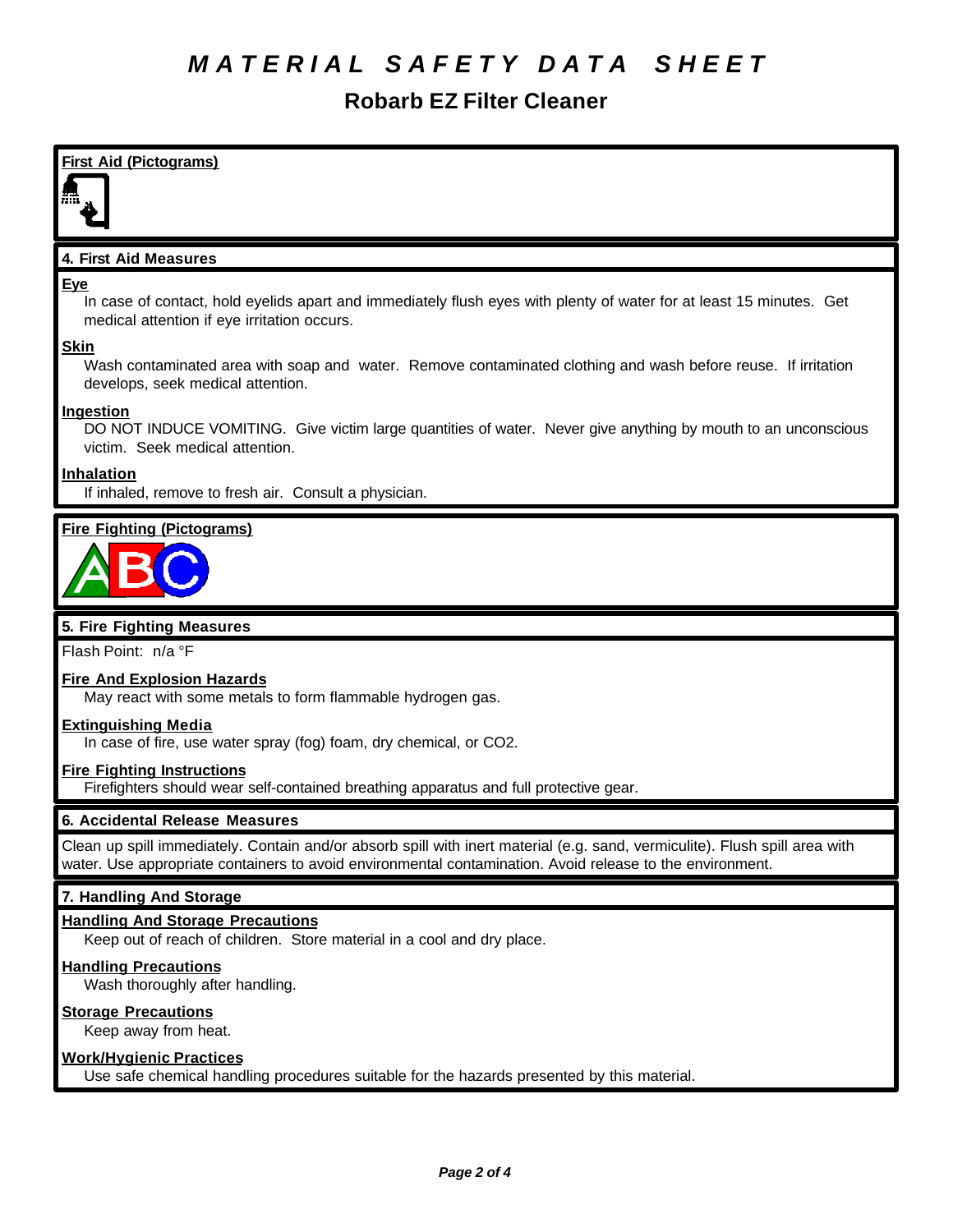# **Robarb EZ Filter Cleaner**

| <b>Protective Clothing (Pictograms)</b>                                                                                                                                                                                              |
|--------------------------------------------------------------------------------------------------------------------------------------------------------------------------------------------------------------------------------------|
| 8. Exposure Controls/Personal Protection                                                                                                                                                                                             |
| <b>Engineering Controls</b><br>Local exhaust acceptable. Special exhaust not required                                                                                                                                                |
| <b>Eye/Face Protection</b><br>Safety glasses with side shields or goggles recommended.                                                                                                                                               |
| <b>Skin Protection</b><br>Chemical-resistant gloves.                                                                                                                                                                                 |
| <b>Respiratory Protection</b><br>None normally required.                                                                                                                                                                             |
| Ingredient(s) - Exposure Limits<br>Tetrasodium Salt of Ethylenediamine Tetraacetic Acid<br>PEL-NOT ESTABLISHED<br><b>TLV-NOT ESTABLISHED</b>                                                                                         |
| 9. Physical And Chemical Properties                                                                                                                                                                                                  |
| <b>Appearance</b><br>Clear pale liquid.                                                                                                                                                                                              |
| Chemical Type: Mixture<br>Physical State: Liquid<br>Specific Gravity: 1.2<br>Packing Density: Not Determined<br>Vapor Pressure: Not Determined<br>Vapor Density: Not Determined<br>pH Factor: 12-13<br>Solubility: Miscible in water |
| 10. Stability And Reactivity                                                                                                                                                                                                         |
| Stability: Stable<br>Hazardous Polymerization: Will not occur                                                                                                                                                                        |
| <b>Conditions To Avoid (Stability)</b><br>High temperatures.                                                                                                                                                                         |
| <b>Incompatible Materials</b><br>Avoid contact with strong acids, oxidizers, aluminum and zinc.                                                                                                                                      |
| <b>Hazardous Decomposition Products</b><br>May liberate Carbon dioxide, Carbon monoxide, ammonia, or other oxides of nitrogen.                                                                                                       |
| 11. Toxicological Information                                                                                                                                                                                                        |
| No Data Available                                                                                                                                                                                                                    |
| 12. Ecological Information                                                                                                                                                                                                           |
| No Data Available                                                                                                                                                                                                                    |